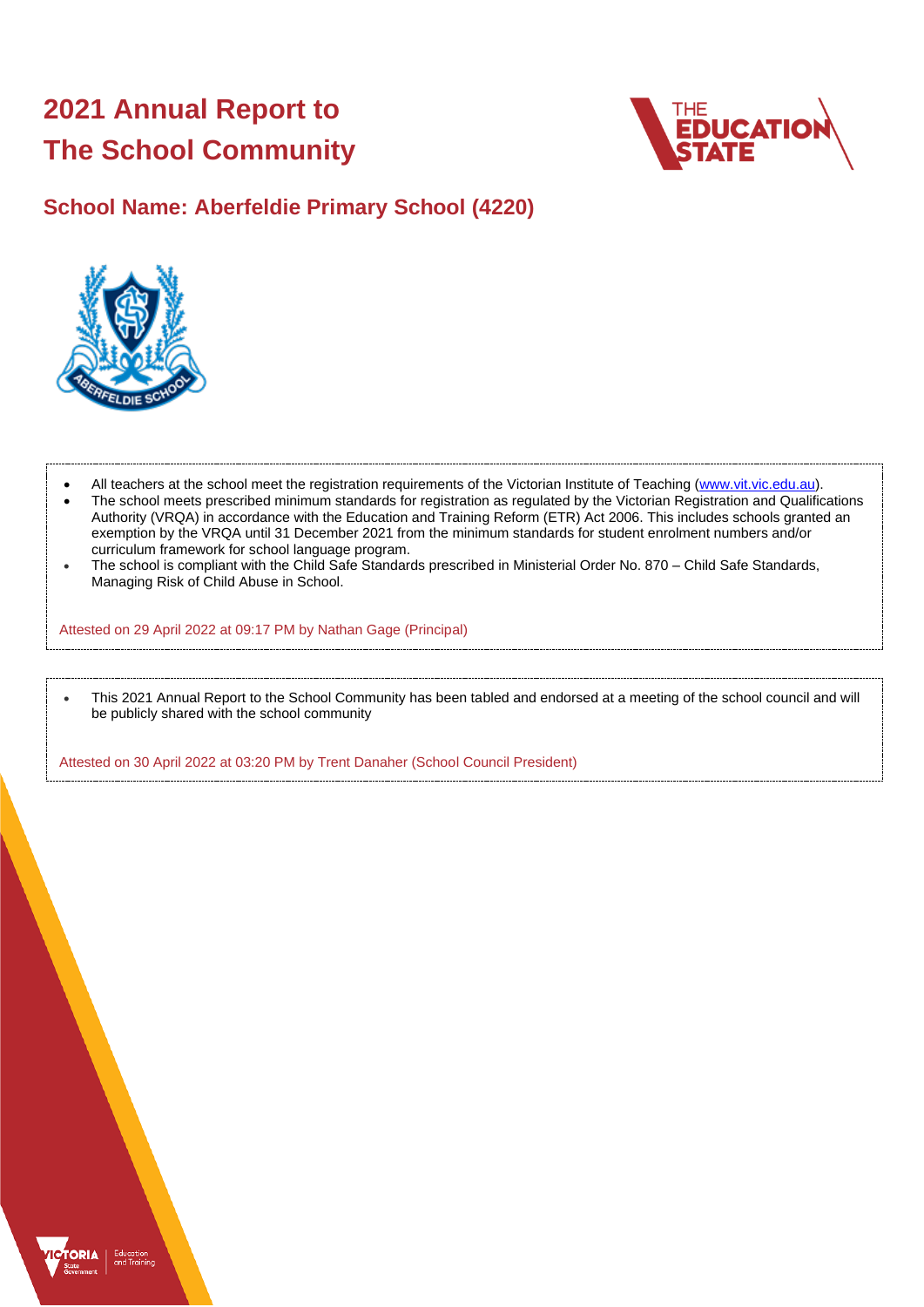

## How to read the Annual Report

### What does the *'About Our School'* commentary section of this report refer to?

The 'About our school' commentary provides a brief background on the school, an outline of the school's performance over the year and future directions.

The 'School Context' describes the school's vision, values and purpose. Details include the school's geographic location, size and structure, social characteristics, enrolment characteristics and special programs.

The 'Framework for Improving Student Outcomes (FISO)' section includes the improvement initiatives the school has selected and the progress they have made towards achieving them through the implementation of their School Strategic Plan and Annual Implementation Plan.

### What does the *'Performance Summary'* section of this report refer to?

The Performance Summary includes the following:

#### **School Profile**

- student enrolment information
- the school's 'Student Family Occupation and Education' category
- a summary of parent responses in the Parent Opinion Survey, shown against the statewide average for Primary schools
- school staff responses in the area of School Climate in the School Staff Survey, shown against the statewide average for Primary schools

#### **Achievement**

- English and Mathematics for Teacher Judgements against the curriculum
- English and Mathematics for National Literacy and Numeracy tests (NAPLAN).

#### **Engagement**

Student attendance at school

#### **Wellbeing**

Student responses to two areas in the Student Attitudes to School Survey:

- Sense of Connectedness
- Management of Bullying

Results are displayed for the latest year and the average of the last four years (where available). As NAPLAN tests were not conducted in 2020, the NAPLAN 4-year average is the average of 2018, 2019 and 2021 data in the 2021 Performance Summary.

## Considering COVID-19 when interpreting the Performance Summary

The Victorian community's experience of COVID-19, including remote and flexible learning, had a significant impact on normal school operations in 2020 and 2021. This impacted the conduct of assessments and surveys. Readers should be aware of this when interpreting the Performance Summary.

For example, in 2020 and 2021 school-based surveys ran under changed circumstances, and NAPLAN was not conducted in 2020. Absence and attendance data during this period may have been influenced by local processes and procedures adopted in response to remote and flexible learning.

Schools should keep this in mind when using this data for planning and evaluation purposes.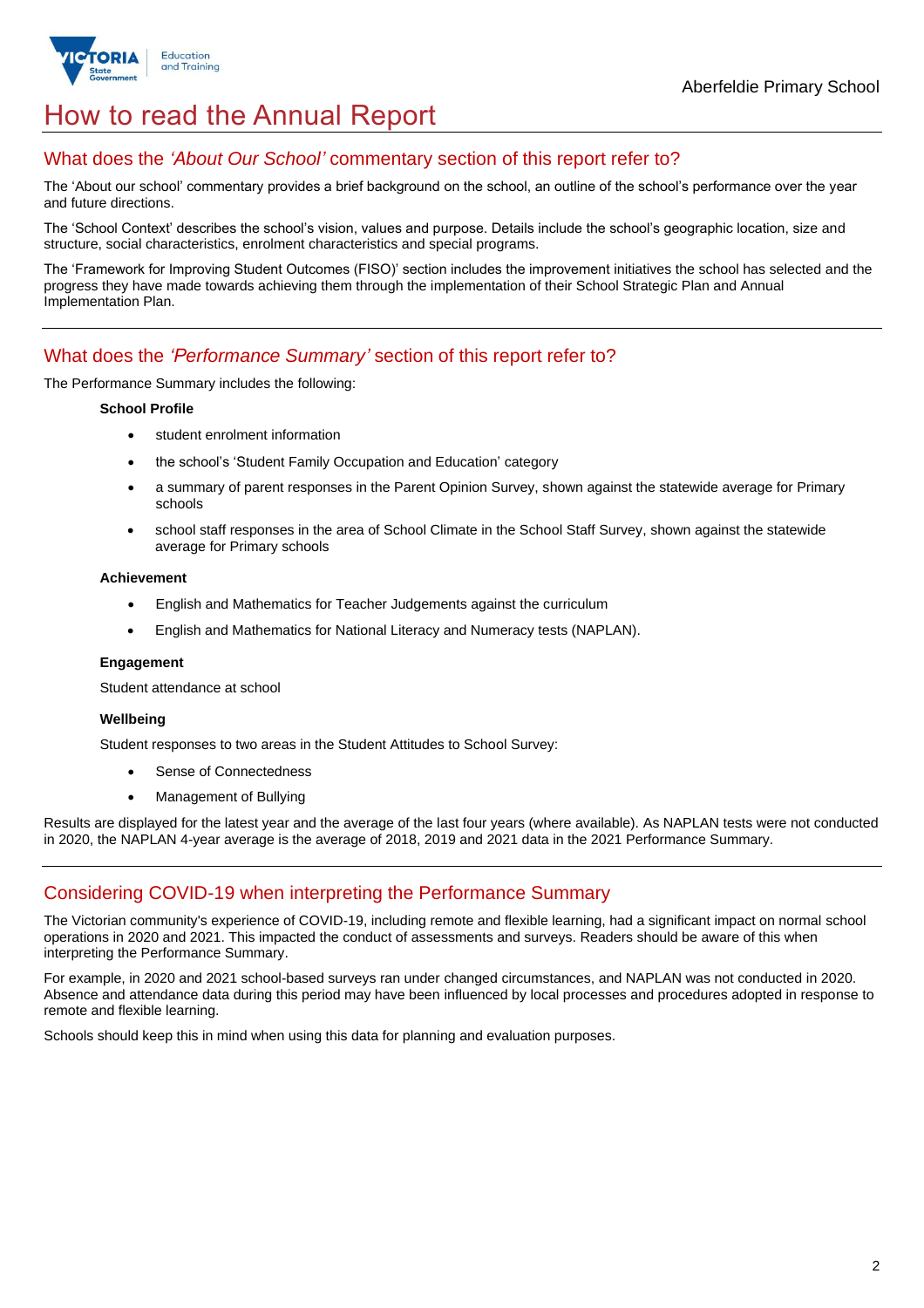

## How to read the Annual Report (continued)

#### What do *'Similar Schools'* refer to?

Similar Schools are a group of Victorian government schools with similar characteristics to the school.

This grouping of schools has been created by comparing each school's socio-economic background of students, the number of non-English speaking students and the school's size and location.

## What does *'NDP'* or '*NDA*' mean?

'NDP' refers to no data being published for privacy reasons or where there are insufficient underlying data. For example, very low numbers of participants or characteristics that may lead to identification will result in an 'NDP' label.

'NDA' refers to no data being available. Some schools have no data for particular measures due to low enrolments. There may be no students enrolled in some year levels, so school comparisons are not possible.

Note that new schools only have the latest year of data and no comparative data from previous years. The Department also recognises unique circumstances in Specialist, Select Entry, English Language, Community Schools and schools that changed school type recently, where school-to-school comparisons are not appropriate.

## What is the *'Victorian Curriculum'*?

The Victorian Curriculum F–10 sets out what every student should learn during his or her first eleven years of schooling. The curriculum is the common set of knowledge and skills required by students for life-long learning, social development and active and informed citizenship.

The Victorian Curriculum is assessed through teacher judgements of student achievement based on classroom learning.

The curriculum has been developed to ensure that school subjects and their achievement standards enable continuous learning for all students, including students with disabilities.

The 'Towards Foundation Level Victorian Curriculum' is integrated directly into the curriculum and is referred to as 'Levels A to D'.

'Levels A to D' may be used for students with disabilities or students who may have additional learning needs. These levels are not associated with any set age or year level that links chronological age to cognitive progress (i.e., there is no age expected standard of achievement for 'Levels A to D').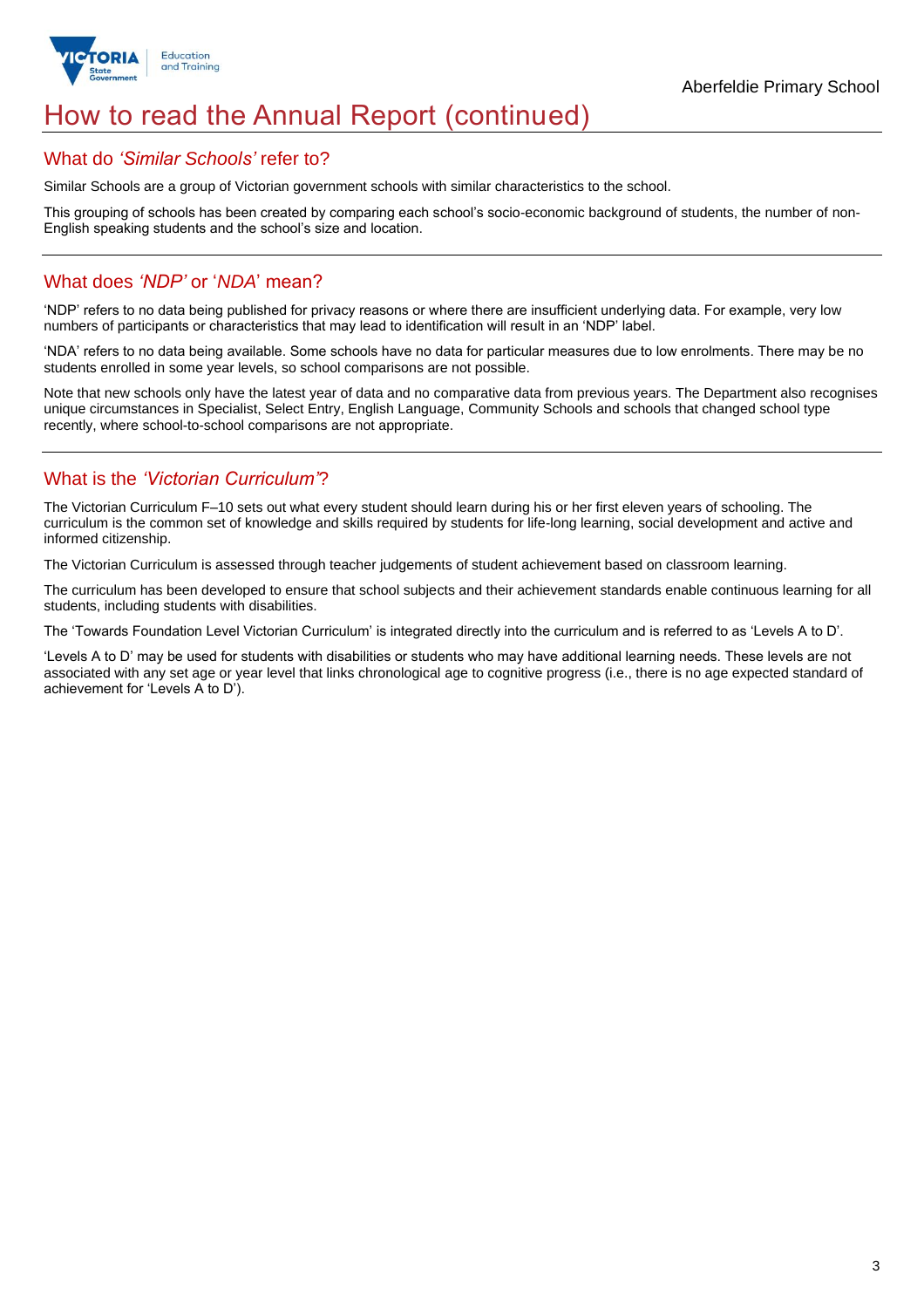

## **About Our School**

## School context

Aberfeldie Primary School is situated in a well-established, residential area in Moonee Valley, of which, many residents are third or even fourth generation Aberfeldie Primary School families. We aim to extend our students so that they become resilient, compassionate, adaptable and well-informed members of their community by living the school's Values of Inclusion, Innovation and Success. Our School Vision is to see all students succeeding academically, physically and socially; supported by innovative teachers and an inclusive community.

In 2021, the enrolment was 377, with 178 females and 199 males. The school is made up of four cohorts; Foundation, Year One/Two, Year Three/Four and Year Five/Six. The majority of students are from English speaking backgrounds, with 15 percent of students having English as an additional language and 1 percent Aboriginal and Torres Straight Islander. The school's SFOE is 0.1874. The staffing profile is made up of the Principal, one Assistant Principal (0.9FTE), two Learning Specialists, five professional learning community leaders, 26 teachers (including 2 tutors) (22.9 EFT), 8 Education Support Staff (including 2 administration) (4.63 FTE), and a Business Manager (0.8 FTE). We do not have any staff that identify as Aboriginal and Torres Strait Islander.

Aberfeldie Primary School is located on 4.5 hectares and boasts several large playgrounds and courts to cater for all ages and school activities. Facilities also include a Gymnasium, Library, outside performance space, food garden and inclusion play space. Further to this, the Joan Kirner Arts and Creativity Hub, officially opened towards the end of 2019, consists of an Art space, Library, STEM learning space and rooms for music tuition.

The school provides a balanced, comprehensive and challenging curriculum for all students, with a focus on developing sound skills in literacy and numeracy. The Victorian Curriculum Framework is the foundation for our teaching and assessment. Aberfeldie Primary School utilises the Professional Learning Community (PLC) model, which is data driven to ensure research based teaching practices are implemented. Specialist programs include Physical Education, Languages (Japanese) and Arts. Student well-being programs are offered across the school to ensure that curriculum and welfare are integrally linked.

## Framework for Improving Student Outcomes (FISO)

In 2021, Aberfeldie Primary School's AIP focused on implementation of Key Improvement Strategies (KIS) related to:

- Learning, catch-up and extension priority
- Happy, active and healthy kids priority
- Connected schools priority.

To support implementation of these KIS, the roles of leadership was constructed in a way that supported the leading of initiatives to achieve strategic goals. Our Assistant Principal's work established and worked with the Wellbeing and Engagement Team to continue supporting the wellbeing needs of all students, as well as lead professional learning for student voice and agency. Our Learning Specialists were supported to lead the design of our tutor learning program and improve practice of our professional learning communities, through the leadership coaching of our PLC leaders. Strong results in the School Staff Survey for School Leadership and Professional Learning showed clear evidence of their impact, with additional evidence gathered through curriculum audits and learning walks, highlighting the improved impact of our middle leaders and quality of curriculum design to meet the needs of students. This showed positive changes in teacher practice and student learning outcomes.

Key actions and milestones across 2021 included:

- designing and establishing the tutor learning program
- building the leadership capacity of our middle level leaders
- embedding the literacy workshop model and build associated curriculum knowledge in literacy
- build upon the student wellbeing and engagement team
- establish clear and strategic methods of communication with our parents/carers and the community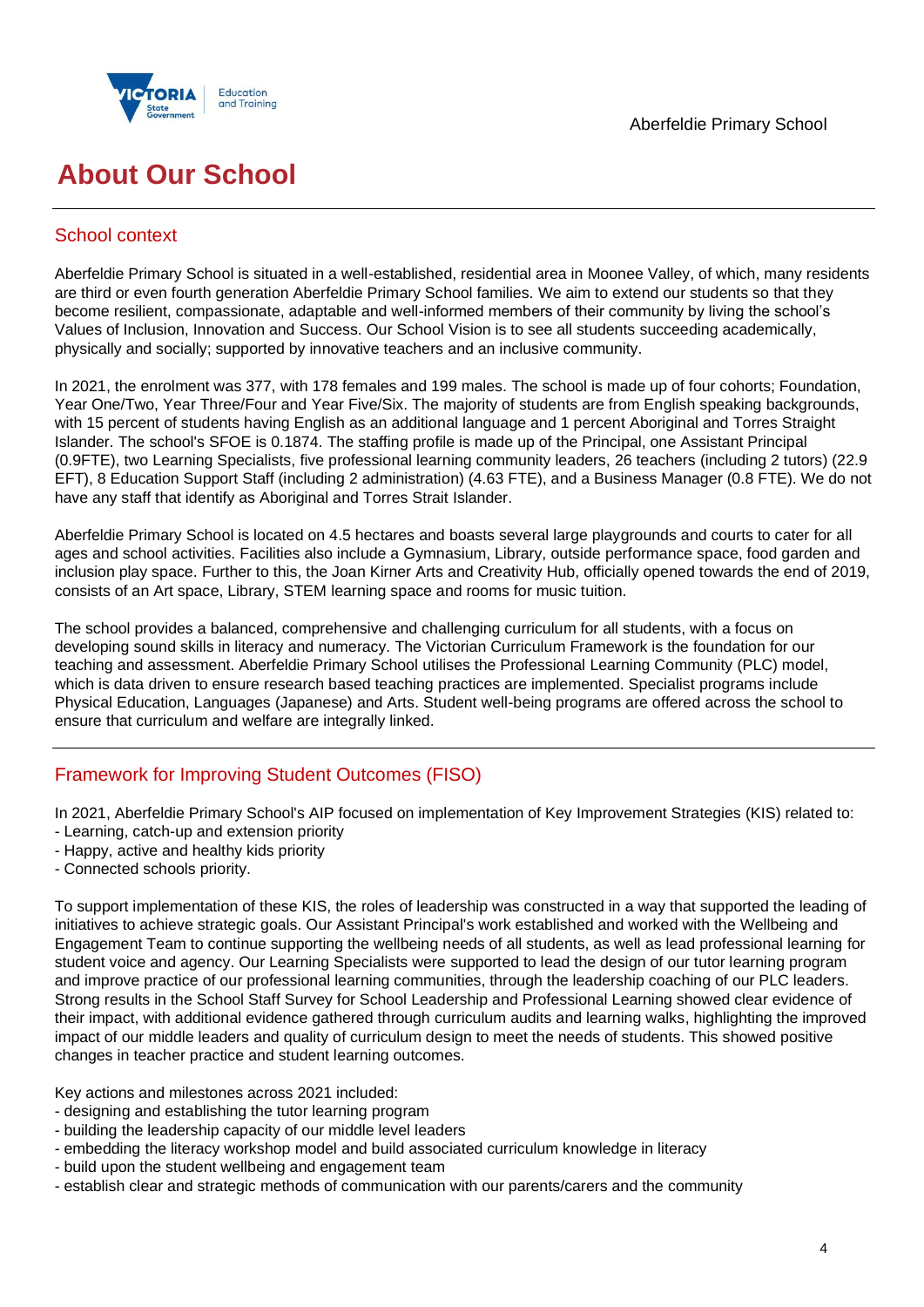

In 2022, our energy will be directed into the Key Improvement Strategies relating to:

- Building practice excellence
- Embedding intellectual engagement and self-awareness
- Developing a whole school approach to wellbeing

### Achievement

In 2021 the school continued worked on the statewide priorities goal of learning, catch up and extension.

Aberfeldie Primary School maintained strong achievement in English and Mathematics through the teacher judgement of student achievement. In 2021, 92.8% of students are working at or above age expected standards for English, with 90.1% in Mathematics. Strong growth in reading was seen, with over half of our students experiencing above expected growth, despite spending significant time in remote learning throughout the year. With 97% of students achieved at, or above expected growth for Reading, 87% in Writing and 84% in Number and Algebra. The remote and flexible learning periods through 2021 provided a range of opportunities for staff to explore and consider alternative ways to differentiate and meet the needs of students. Staff began to refine practice and incorporate more targeted teaching through small group differentiation in reading, writing and numeracy. With the effect of these improvements being seen at the end of the year through the 12 month learning growth data. The utilisation of online platforms (Google Classroom and Class Dojo) offered innovative ways for us to capture evidence of student learning and modify the ways in which the curriculum can be delivered. In 2022, we will explore how we can continue to maximise the use of online platforms to enhance the learning in all year levels.

The year three NAPLAN results remained strong across Reading and Numeracy for students working in the top three bands. However, clear opportunities for improvement can be observed for the year five data. With students working in the top three bands being substantially lower than our four year average. These lower than expected results were also reflected in the learning gain from our year five students, with high percentages of low learning gain. Targeted and specific work on building practice excellence in 2022, including maximising the quality of differentiation across literacy and numeracy, will contribute to enhancing the impact of teaching and learning through the return to full-time face-toface instruction.

Of the 55 students, in years 3-6, who engaged in the Tutor Learning Initiative (TLI), 76% experienced high earning growth across reading - with growth ranging from 1.5-2 years in twelve months. A range of literacy supports in the classrooms and withdrawal groups were utilised in 2021 with positive success. In 2022, the TLI will be further refined and targeted to have a greater impact in more succinct cycles of engagement. This will include a targeted focus on the needs of our early years students. Further to this, Individual Education Plans (IEP) will be developed and shared with parents/carers earlier in term one, to ensure that the needs of more students are catered for as early as possible within the classroom. This will include students requiring both additional support and extension.

Students supported through the Program for Students with a Disability all showed satisfactory progress in achieving their individual goals as identified in their Individual Education Plans.

## Engagement

Aberfeldie Primary School worked to ensure that students are engaged and connected to their school. To support student engagement during the transitions to and from onsite learning, our school placed significant emphasis on the establishment of familiar routines in the learning environments and differentiated instruction.

Our strong results for engagement were maintained through 2021 across measures of Connectedness and Inclusion in the Attitudes to School Survey highlights our impact in maintaining engagement.

In 2021, Aberfeldie Primary School continued to work with families to ensure students were at school and learning during onsite instruction. We monitored attendance and engagement extremely closely through 2021. The number of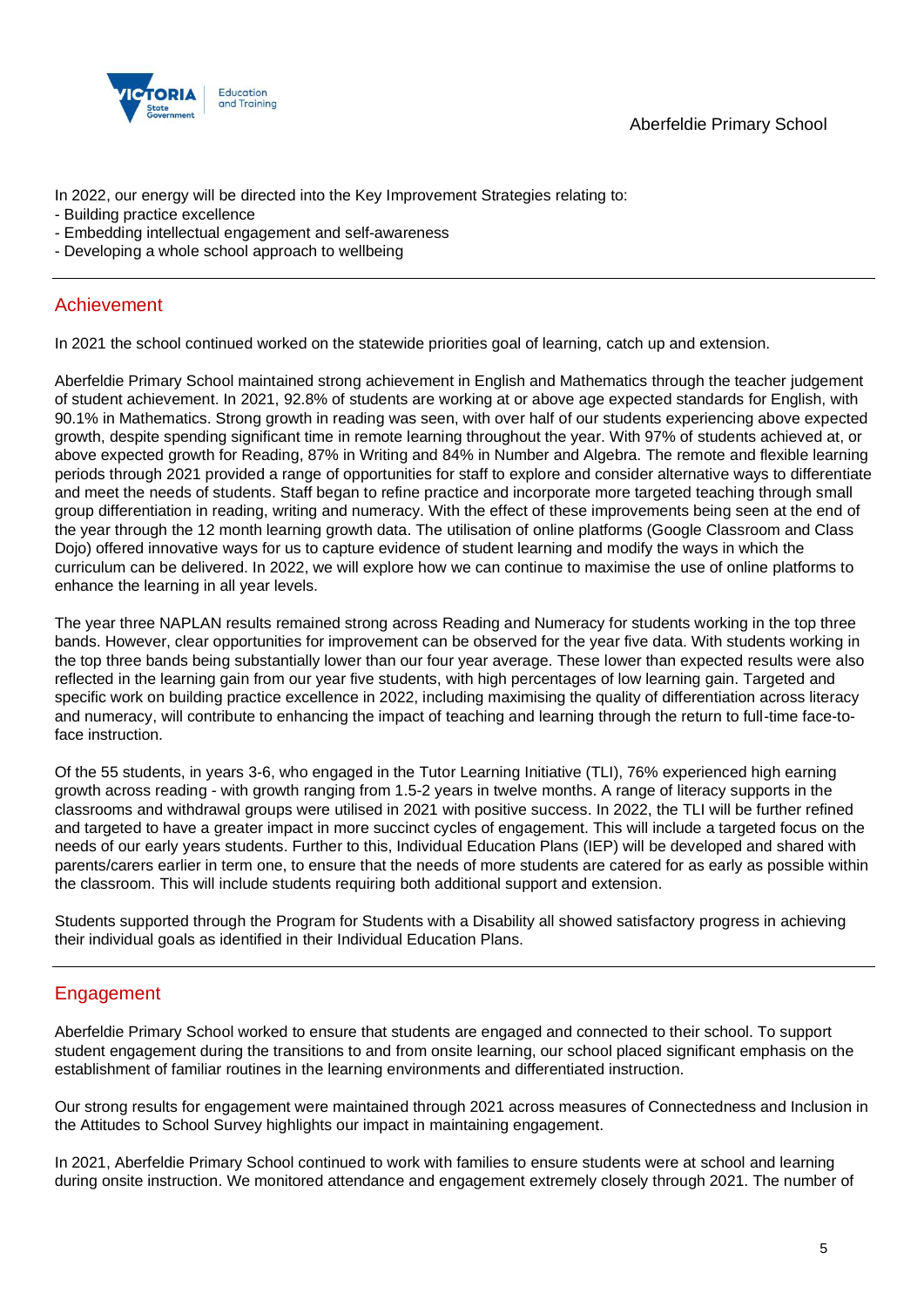

students who accessed onsite learning through the periods of remote and flexible learning was agile to meet the range of needs that families and students were experiencing across the year. Our wellbeing and engagement team worked closely with families and our regional team to support chronic absences and return to school processes. Attendance data remained strong for 2021 with an average absence of 12 days and attendance at 92% or higher for all year levels.

Through 2021, Aberfeldie Primary School collected a range of feedback from families to support and reflections for improvements for remote learning. From a parent/carer feedback survey on Remote & Flexible Learning, the following evidence was collected from 117 parents/carers who responded to the survey:

- -93% of families agreed that there has been clear communication about remote and flexible learning
- -95% of families agreed that they have access to the teacher when needed
- -97% of families agreed that they feel comfortable reaching out to the teacher for support
- -95% of families agreed that they know how to get support from the school when needed

In 2022, we will be working to further develop our connection with families that is focussed on supporting the engagement of all students. This will occur through review of current and embedding the use of a digital learning platform that ensures parents/carers are connected to the learning that is occurring in class and can effectively communicate with teachers. Further to this, the early development of Individual Education Plans (IEPs) for students requiring extension or support, will work to maximise targeted learning and promote enhanced engagement for all students. Our focus into the embedding intellectual engagement and self-awareness will drive agency in learning and enhance the specificity and impact of student learning.

### **Wellbeing**

Aberfeldie has continued to have significant impact in student wellbeing over the past two years, and this is reflected in ongoing strong results in our Attitudes to School survey results.

In 2021 results in all areas of AToSS remained strong and in line with our four year average. Student Sense of Connectedness was at 78.9% positive endorsement, with 78.7% positive endorsement for Management of Bullying.

Throughout 2021, professional learning for staff was tailored to supporting students during crisis with a focus on three key areas: fostering peer interaction, collaboration & relationships, helping students sustain learning & experience accomplishment, and the explicit teaching of the social and emotional skills. A change in teacher mindset and practice was observed remote learning periods, where a range of techniques and strategies were used to ensure the safety, health and wellbeing of students. Through locally collected data, 82% of teachers and 75% of parents/carers reported that this had an observable positive impact on student learning and wellbeing in 2021.

Learning to support the resilience and wellbeing of our students was provided to our parents, the school invested in and set up an evening with an expert consultant who presented on 'building resilience in children'. This session was well received by our parents/carers and further learning sessions for families will be created in 2022.

In 2022, we will begin to synthesise and consolidate the range of learning and initiatives we have for wellbeing to begin developing a whole school approach and model to wellbeing at Aberfeldie Primary School.

## Finance performance and position

Aberfeldie Primary School maintained a very sound financial position throughout 2021. The School Strategic Plan, along with the 2020 Annual Implementation Plan and plans to navigate through periods of remote and flexible learning, provided the framework for targeted allocation of funds to support school programs and priorities that focussed on learning and wellbeing.

The Financial Performance and Position report shows an end of year surplus of \$282,755. Despite observing a decline in voluntary contributions from parents/carers in 2021, our locally raised funds continue to make a large proportion of the schools income. The locally raised funds include income from voluntary contributions, donations, fundraising events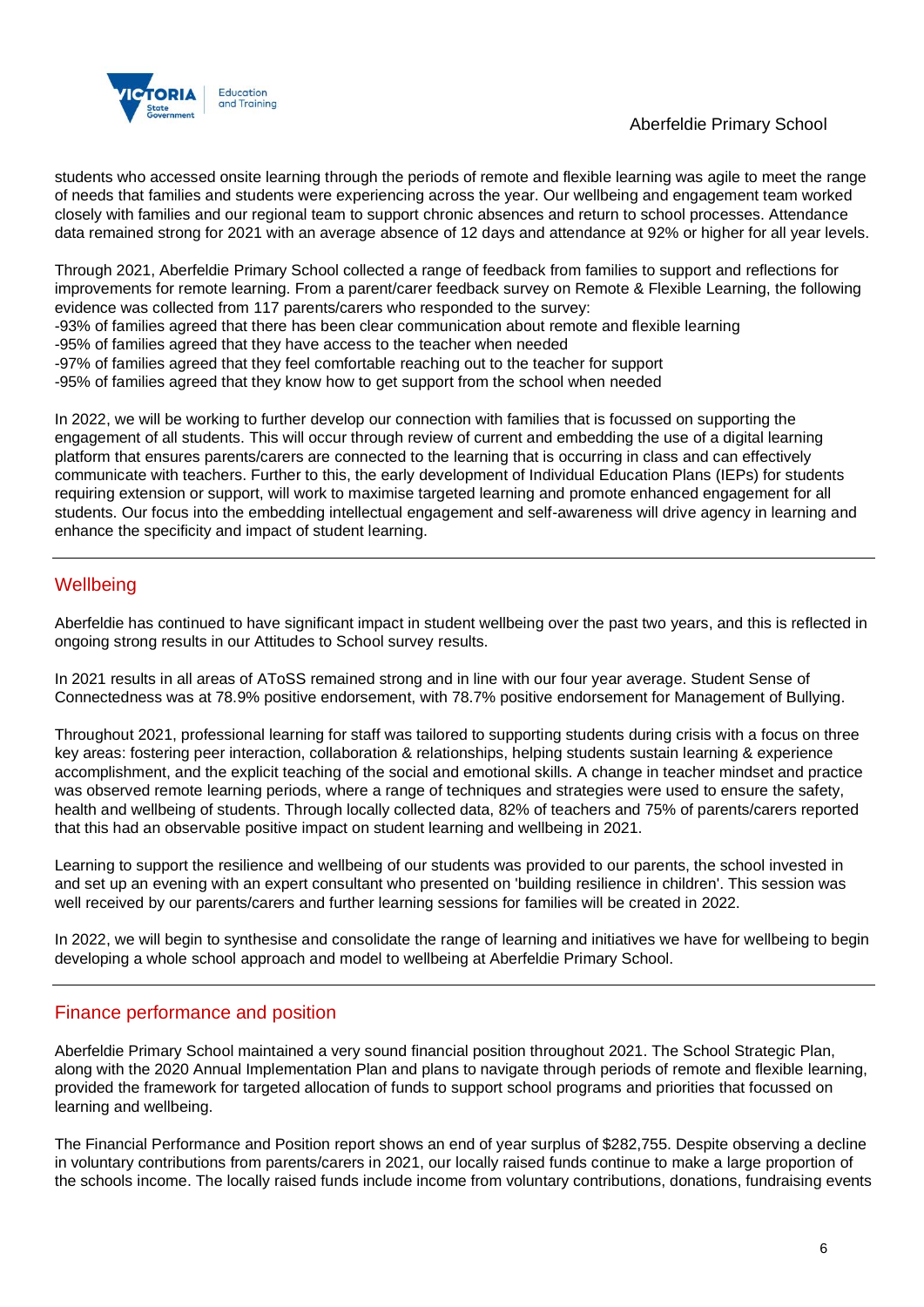

and hire of our facilities outside of school hours, in support of our local community. The current financial position of the school is extremely positive and enables significant opportunities to invest into the enhancement of resources and our learning environments, including investment niche learning opportunities for our students and upgrading of our gardens, buildings and grounds.

> **For more detailed information regarding our school please visit our website at <https://www.aberfeldieps.vic.edu.au/>**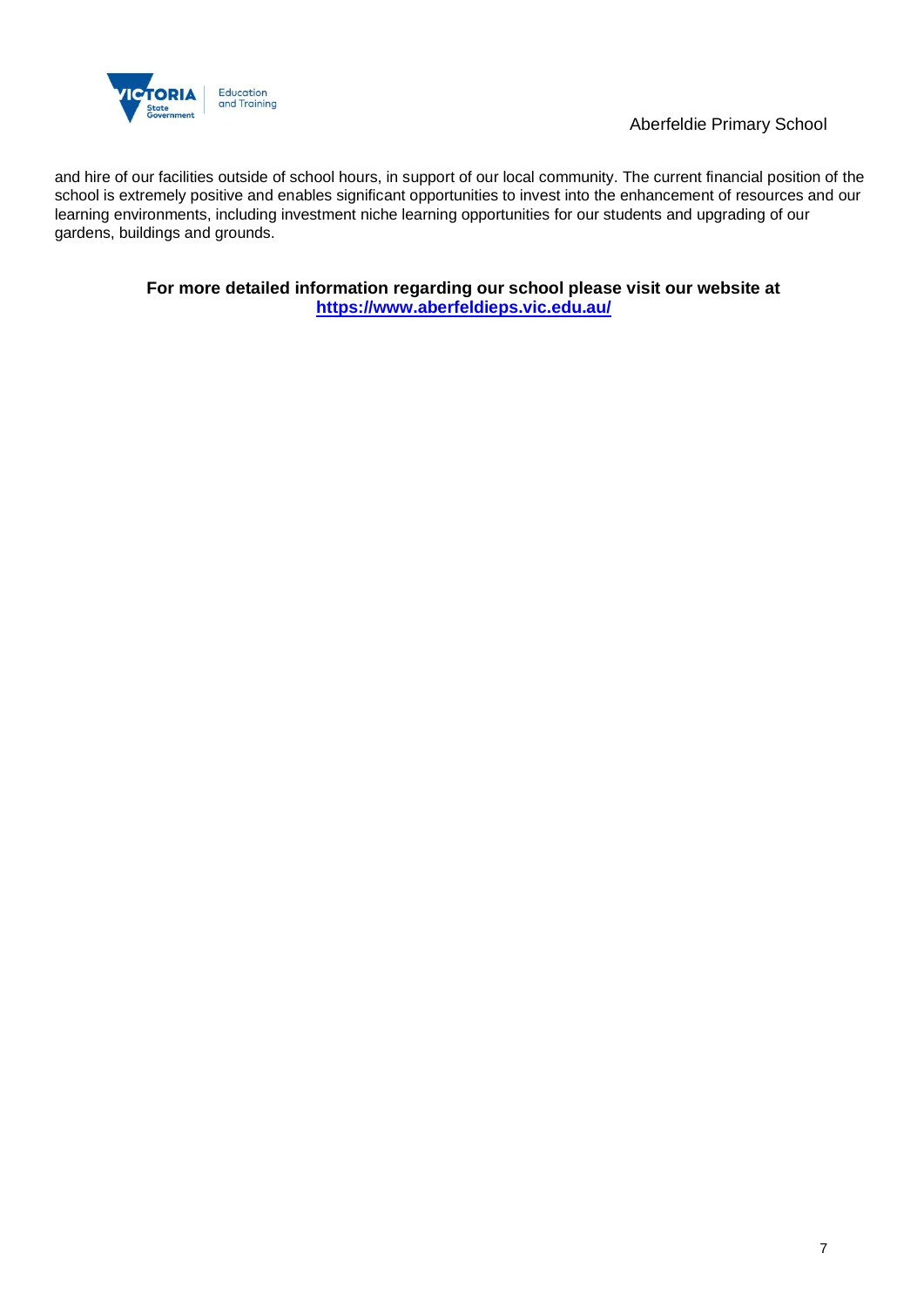

# **Performance Summary**

The Performance Summary for government schools provides an overview of how this school is contributing to the objectives of the Education State and how it compares to other Victorian government schools.

All schools work in partnership with their school community to improve outcomes for children and young people. Sharing this information with parents and the wider school community helps to support community engagement in student learning, a key priority of the Framework for Improving Student Outcomes.

Refer to the 'How to read the Annual Report' section for help on how to interpret this report.

## SCHOOL PROFILE

#### **Enrolment Profile**

A total of 377 students were enrolled at this school in 2021, 178 female and 199 male.

15 percent of students had English as an additional language and 1 percent were Aboriginal or Torres Strait Islander.

#### **Overall Socio-Economic Profile**

The overall school's socio-economic profile is based on the school's Student Family Occupation and Education index (SFOE).

SFOE is a measure of socio-educational disadvantage of a school, based on educational and employment characteristics of the parents/carers of students enrolled at the school. Possible SFOE band values are: Low, Low-Medium, Medium and High. A 'Low' band represents a low level of socio-educational disadvantage, a 'High' band represents a high level of socio-educational disadvantage.

This school's SFOE band value is: Low

#### **Parent Satisfaction Summary**

The percent endorsement by parents on their school satisfaction level, as reported in the annual Parent Opinion Survey.

Percent endorsement indicates the percent of positive responses (agree or strongly agree) from parents who responded to the survey.



#### **School Staff Survey**

The percent endorsement by staff on School Climate, as reported in the annual School Staff Survey.

Percent endorsement indicates the percent of positive responses (agree or strongly agree) from staff who responded to the survey.

Data is suppressed for schools with three or less respondents to the survey for confidentiality reasons.

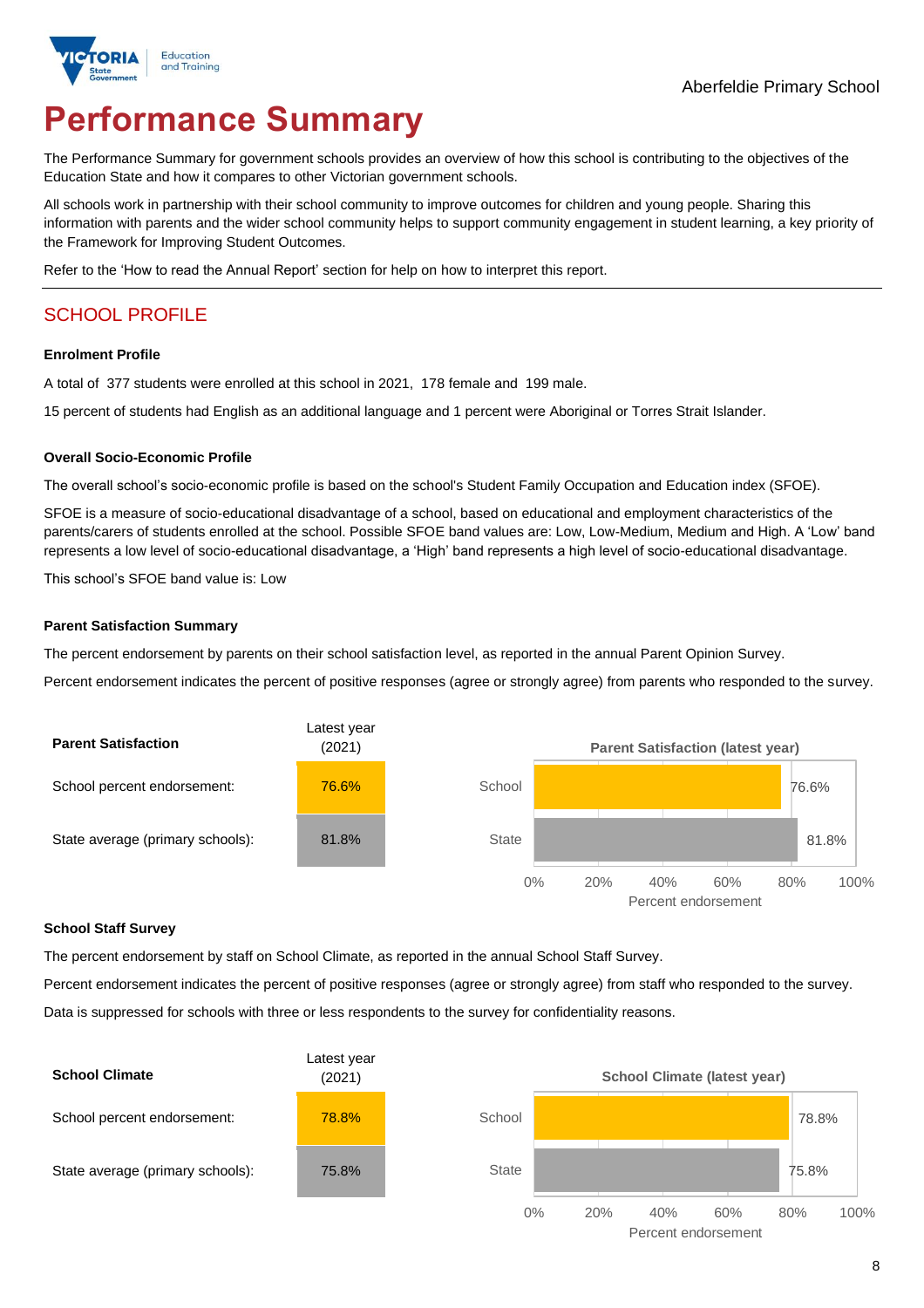

## ACHIEVEMENT

*Key: 'Similar Schools' are a group of Victorian government schools that are like this school, taking into account the school's socioeconomic background of students, the number of non-English speaking students and the size and location of the school.*

#### **Teacher Judgement of student achievement**

Percentage of students working at or above age expected standards in English and Mathematics.



**Mathematics Years Prep to 6** Latest year (2021) School percent of students at or above age expected standards: 90.1% Similar Schools average: 91.3% State average: 84.9%

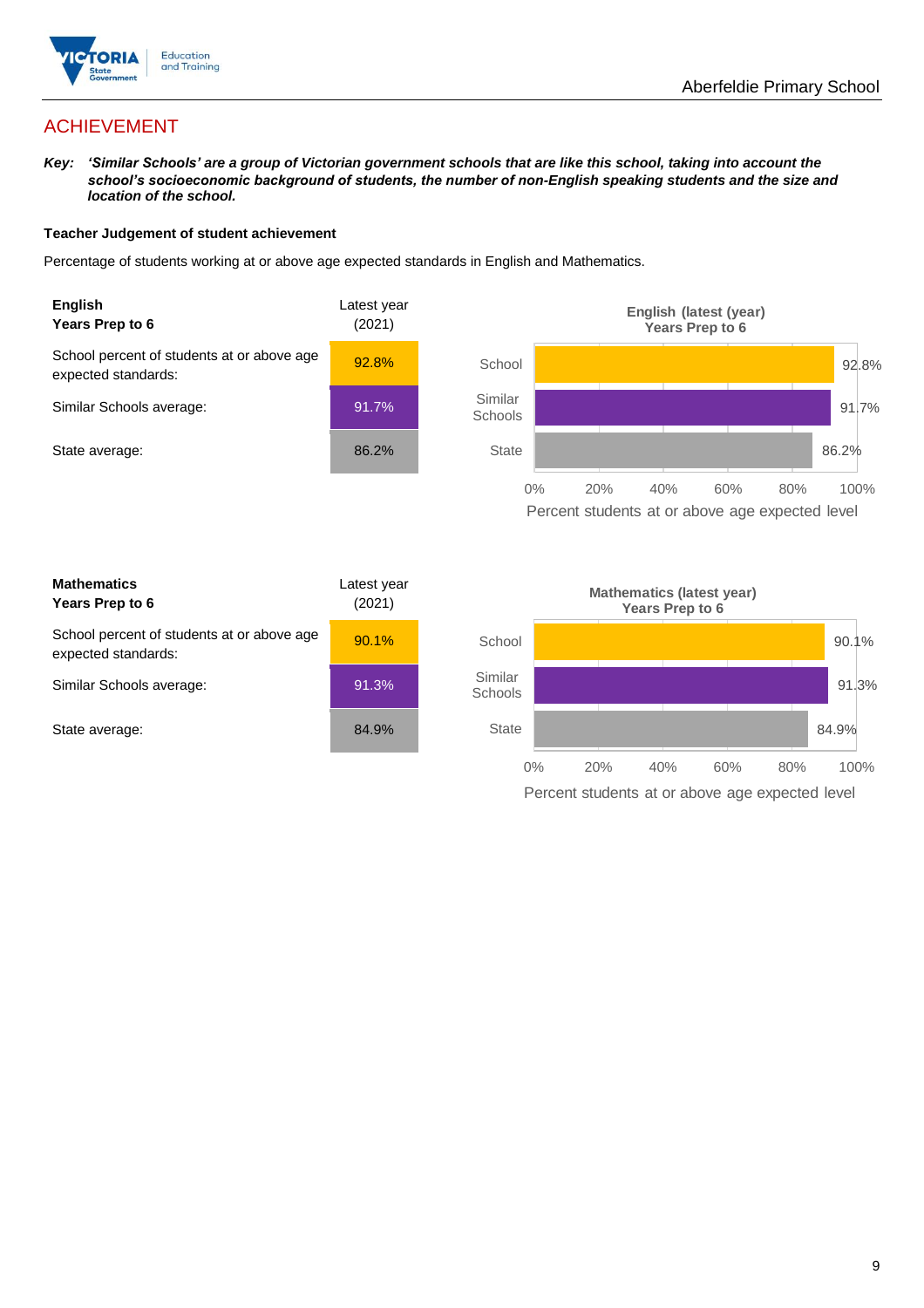

## ACHIEVEMENT (continued)

*Key: 'Similar Schools' are a group of Victorian government schools that are like this school, taking into account the school's socioeconomic background of students, the number of non-English speaking students and the size and location of the school.*

#### **NAPLAN**

Percentage of students in the top three bands of testing in NAPLAN.

Note: NAPLAN tests were not conducted in 2020, hence the 4-year average is the average of 2018, 2019 and 2021 data.

| Reading<br>Year <sub>3</sub>                      | Latest year<br>(2021) | 4-year<br>average |                                                           | <b>NAPLAN Reading (latest year)</b><br>Year <sub>3</sub> |                                                              |
|---------------------------------------------------|-----------------------|-------------------|-----------------------------------------------------------|----------------------------------------------------------|--------------------------------------------------------------|
| School percent of students in<br>top three bands: | 84.6%                 | 85.3%             | School                                                    |                                                          | 84.6%                                                        |
| Similar Schools average:                          | 86.9%                 | 86.6%             | Similar<br>Schools                                        |                                                          | 86.9%                                                        |
| State average:                                    | 76.9%                 | 76.5%             | State                                                     |                                                          | 76.9%                                                        |
|                                                   |                       |                   | $0\%$                                                     | 20%<br>40%                                               | 60%<br>80%<br>100%<br>Percent of students in top three bands |
| <b>Reading</b><br>Year <sub>5</sub>               | Latest year<br>(2021) | 4-year<br>average |                                                           | <b>NAPLAN Reading (latest year)</b><br>Year 5            |                                                              |
| School percent of students in<br>top three bands: | 70.2%                 | 79.2%             | School                                                    |                                                          | 70.2%                                                        |
| Similar Schools average:                          | 81.6%                 | 80.8%             | Similar<br>Schools                                        |                                                          | 81.6%                                                        |
| State average:                                    | 70.4%                 | 67.7%             | <b>State</b>                                              |                                                          | 70.4%                                                        |
|                                                   |                       |                   | $0\%$                                                     | 20%<br>40%                                               | 60%<br>80%<br>100%<br>Percent of students in top three bands |
| <b>Numeracy</b><br>Year <sub>3</sub>              | Latest year<br>(2021) | 4-year<br>average | <b>NAPLAN Numeracy (latest year)</b><br>Year <sub>3</sub> |                                                          |                                                              |
| School percent of students in<br>top three bands: | 73.5%                 | 76.6%             | School                                                    |                                                          | 73.5%                                                        |
| Similar Schools average:                          | 79.9%                 | 81.0%             | Similar<br>Schools                                        |                                                          | 79.9%                                                        |
| State average:                                    | 67.6%                 | 69.1%             | <b>State</b>                                              |                                                          | 67.6%                                                        |
|                                                   |                       |                   | $0\%$                                                     | 20%<br>40%<br>Percent of students in top three bands     | 100%<br>60%<br>80%                                           |
| <b>Numeracy</b><br>Year 5                         | Latest year<br>(2021) | 4-year<br>average |                                                           | <b>NAPLAN Numeracy (latest year)</b><br>Year 5           |                                                              |
| School percent of students in<br>top three bands: | 61.1%                 | 70.4%             | School                                                    |                                                          | 61.1%                                                        |
| Similar Schools average:                          | 74.6%                 | 73.6%             | Similar<br>Schools                                        |                                                          | 74.6%                                                        |
| State average:                                    | 61.6%                 | 60.0%             | State                                                     |                                                          | 61.6%                                                        |
|                                                   |                       |                   |                                                           |                                                          |                                                              |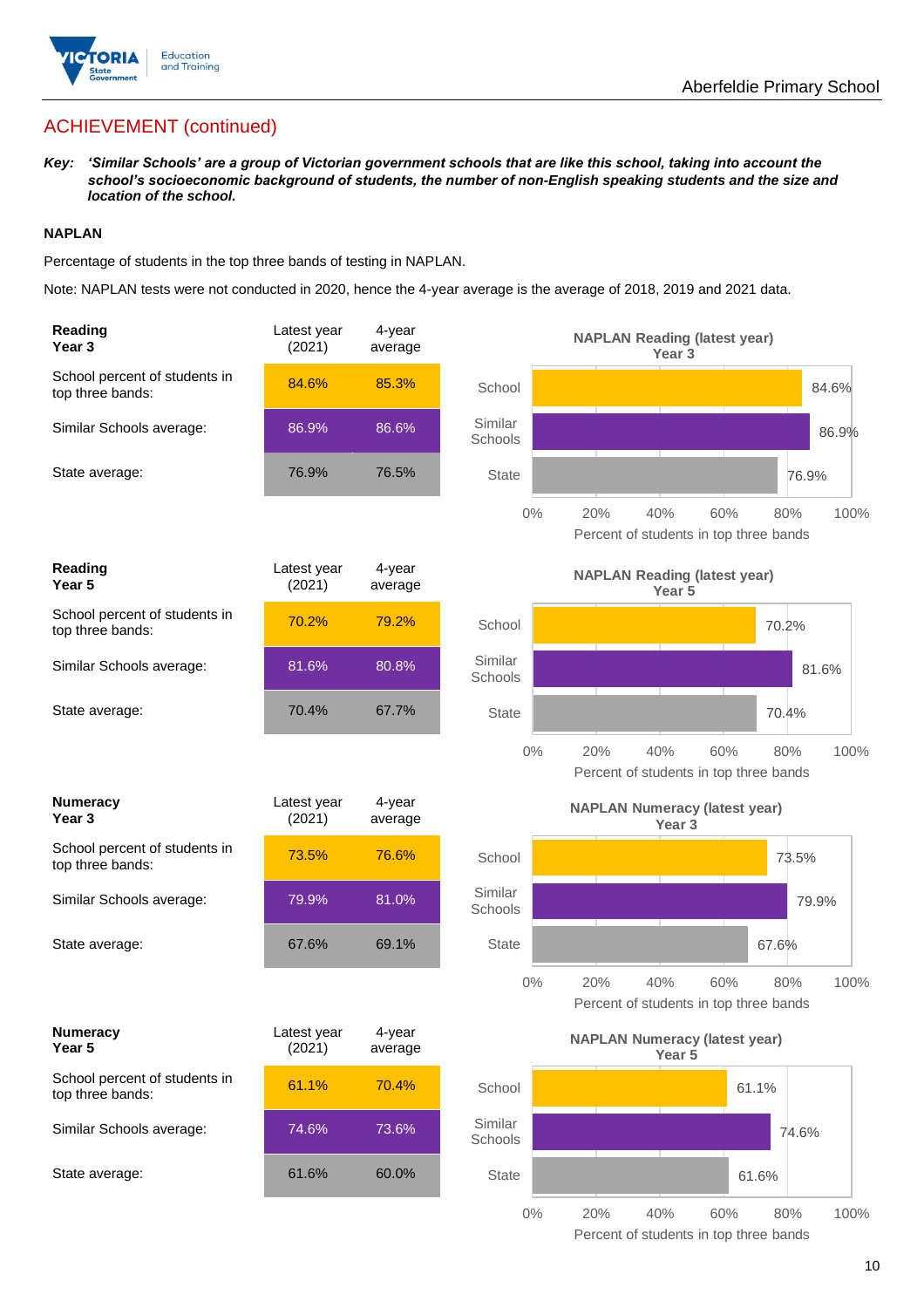

## ACHIEVEMENT (continued)

#### **NAPLAN Learning Gain**

NAPLAN learning gain is determined by comparing a student's current year result relative to the results of all 'similar' Victorian students (i.e., students in all sectors in the same year level who had the same score two years prior). If the current year result is in the top 25 percent, their gain level is categorised as 'High'; middle 50 percent is 'Medium'; bottom 25 percent is 'Low'.

#### **Learning Gain Year 3 (2019) to Year 5 (2021)**



Aberfeldie Primary School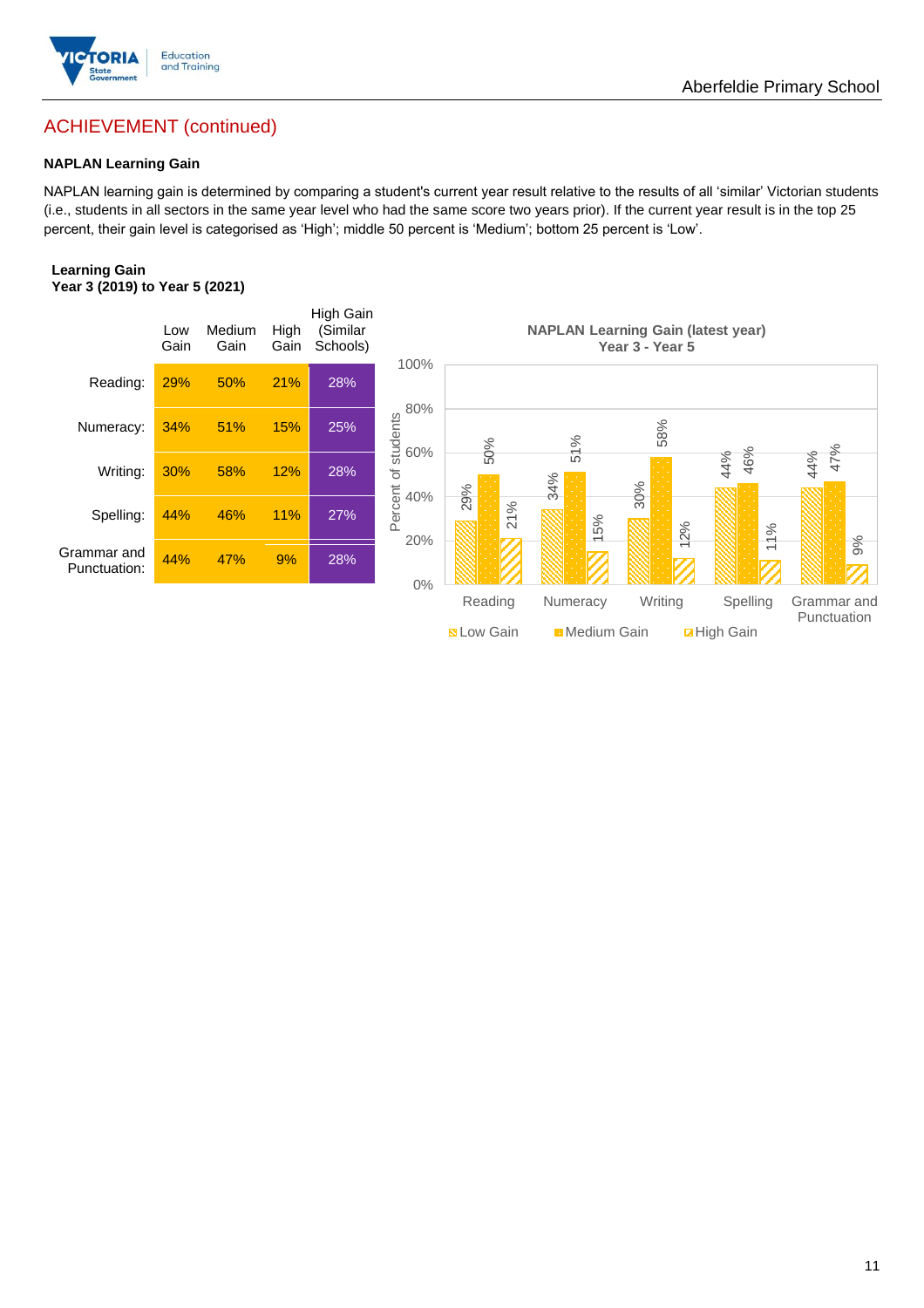

## ENGAGEMENT

*Key: 'Similar Schools' are a group of Victorian government schools that are like this school, taking into account the school's socioeconomic background of students, the number of non-English speaking students and the size and location of the school.*

#### **Average Number of Student Absence Days**

Absence from school can impact on students' learning. Common reasons for non-attendance include illness and extended family holidays. Absence and attendance data in 2020 and 2021 may have been influenced by COVID-19.

![](_page_11_Figure_6.jpeg)

#### **Attendance Rate (latest year)**

|                                             | Prep | Year 1 | Year 2 | Year 3 | Year 4 | Year 5 | Year 6 |
|---------------------------------------------|------|--------|--------|--------|--------|--------|--------|
| Attendance Rate by year level<br>$(2021)$ : | 92%  | 94%    | 94%    | 95%    | 96%    | 93%    | 94%    |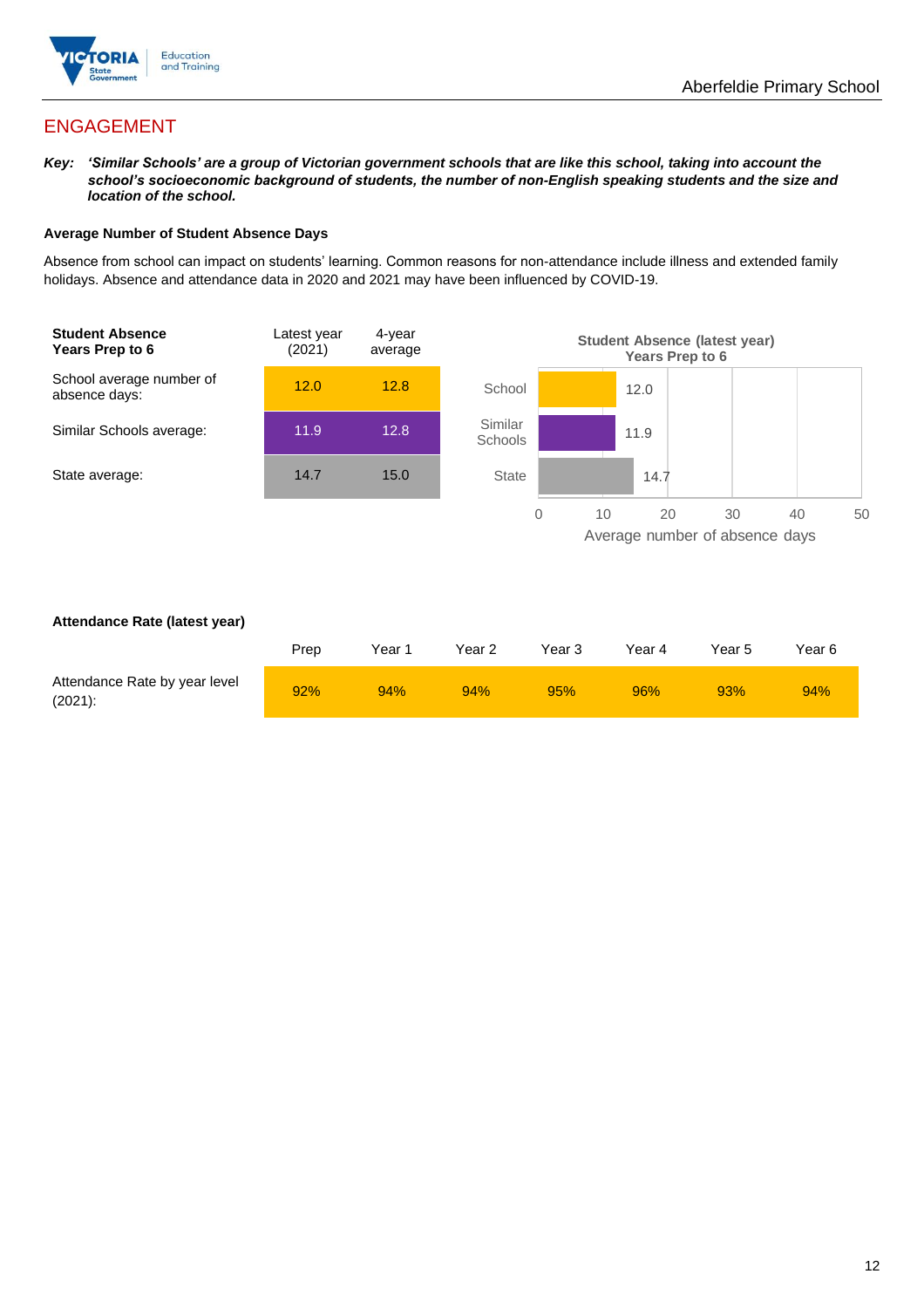![](_page_12_Picture_1.jpeg)

## **WELLBEING**

*Key: 'Similar Schools' are a group of Victorian government schools that are like this school, taking into account the school's socioeconomic background of students, the number of non-English speaking students and the size and location of the school.*

#### **Student Attitudes to School – Sense of Connectedness**

The percent endorsement on Sense of Connectedness factor, as reported in the Attitudes to School Survey completed annually by Victorian government school students, indicates the percent of positive responses (agree or strongly agree).

![](_page_12_Figure_6.jpeg)

*Due to lower participation rates, differences in the timing of the survey/length of survey period and the general impact of Covid19 across 2020 and 2021, data are often not comparable with previous years or within similar school groups. Care should be taken when interpreting these results.*

![](_page_12_Figure_8.jpeg)

#### **Student Attitudes to School – Management of Bullying**

The percent endorsement on Management of Bullying factor, as reported in the Attitudes to School Survey completed annually by Victorian government school students, indicates the percent of positive responses (agree or strongly agree).

| <b>Management of Bullying</b><br>Years 4 to 6 | Latest year<br>(2021) | 4-year<br>average |  |
|-----------------------------------------------|-----------------------|-------------------|--|
| School percent endorsement:                   | 78.7%                 | 80.5%             |  |
| Similar Schools average:                      | 77.5%                 | 77.9%             |  |
| State average:                                | 78.4%                 | 79.7%             |  |

*Due to lower participation rates, differences in the timing of the survey/length of survey period and the general impact of Covid19 across 2020 and 2021, data are often not comparable with previous years or within similar school groups. Care should be taken when interpreting these results.*

![](_page_12_Figure_13.jpeg)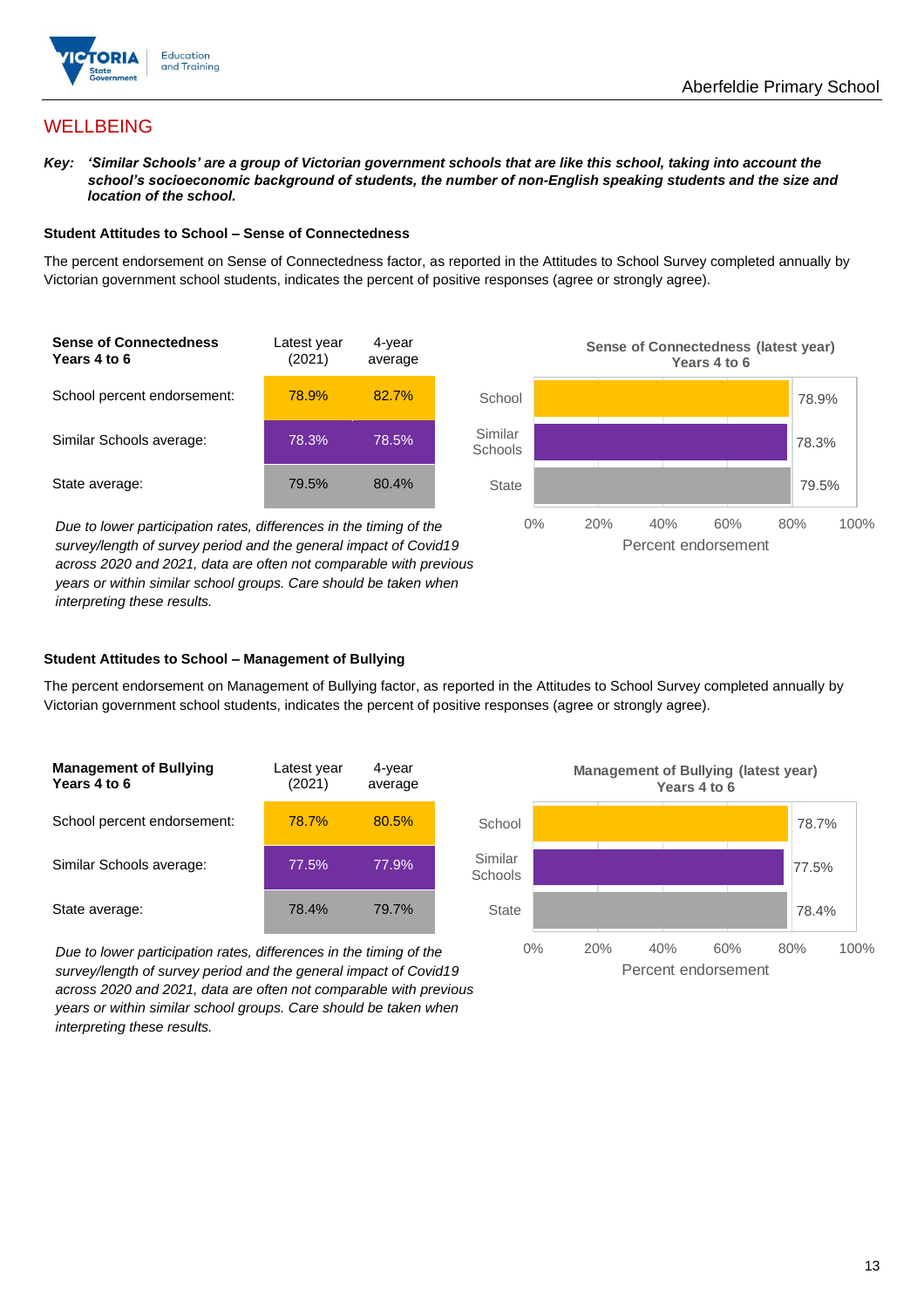![](_page_13_Picture_1.jpeg)

## **Financial Performance and Position**

FINANCIAL PERFORMANCE - OPERATING STATEMENT SUMMARY FOR THE YEAR ENDING 31 DECEMBER, 2021

| <b>Revenue</b>                  | <b>Actual</b> |
|---------------------------------|---------------|
| <b>Student Resource Package</b> | \$3,366,612   |
| Government Provided DET Grants  | \$321,960     |
| Government Grants Commonwealth  | \$7,600       |
| <b>Government Grants State</b>  | \$5,000       |
| <b>Revenue Other</b>            | \$8,498       |
| <b>Locally Raised Funds</b>     | \$268,667     |
| <b>Capital Grants</b>           | \$0           |
| <b>Total Operating Revenue</b>  | \$3,978,337   |

| Equity <sup>1</sup>                                 | <b>Actual</b> |
|-----------------------------------------------------|---------------|
| Equity (Social Disadvantage)                        | \$21,877      |
| Equity (Catch Up)                                   | \$0           |
| <b>Transition Funding</b>                           | \$0           |
| Equity (Social Disadvantage - Extraordinary Growth) | \$0           |
| <b>Equity Total</b>                                 | \$21,877      |

| <b>Expenditure</b>                    | <b>Actual</b> |
|---------------------------------------|---------------|
| Student Resource Package <sup>2</sup> | \$3,138,232   |
| Adjustments                           | \$0           |
| <b>Books &amp; Publications</b>       | \$3,213       |
| Camps/Excursions/Activities           | \$40,501      |
| <b>Communication Costs</b>            | \$5,038       |
| Consumables                           | \$71,920      |
| Miscellaneous Expense <sup>3</sup>    | \$21,311      |
| <b>Professional Development</b>       | \$4,479       |
| Equipment/Maintenance/Hire            | \$15,736      |
| <b>Property Services</b>              | \$130,012     |
| Salaries & Allowances <sup>4</sup>    | \$32,305      |
| <b>Support Services</b>               | \$190,757     |
| Trading & Fundraising                 | \$12,933      |
| Motor Vehicle Expenses                | \$0           |
| <b>Travel &amp; Subsistence</b>       | \$0           |
| <b>Utilities</b>                      | \$29,145      |
| <b>Total Operating Expenditure</b>    | \$3,695,581   |
| <b>Net Operating Surplus/-Deficit</b> | \$282,755     |
| <b>Asset Acquisitions</b>             | \$60,579      |

(1) The equity funding reported above is a subset of the overall revenue reported by the school.

(2) Student Resource Package Expenditure figures are as of 24 Feb 2022 and are subject to change during the reconciliation process.

(3) Miscellaneous Expenses include bank charges, administration expenses, insurance and taxation charges.

(4) Salaries and Allowances refers to school-level payroll.